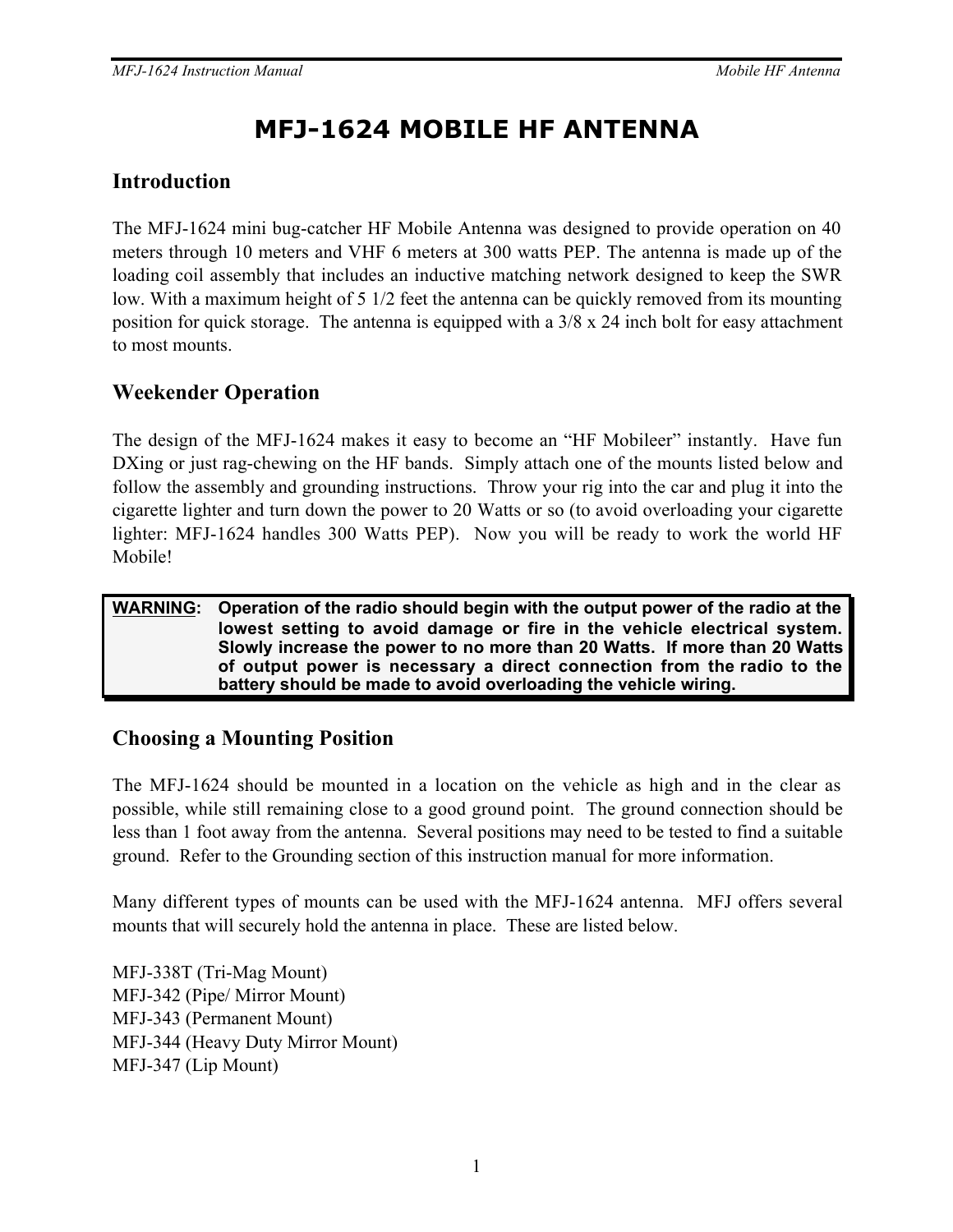### **Required Tools**

- [ ] #1 flat head screwdriver
- [ ] #1 phillips head screwdriver
- [ ] 3/8" wrench
- [ ] 12mm wrench

# **Additional Items Needed for Operation**

- [ ] Antenna Mount
- [] Coax
- [ ] SWR Analyzer / SWR Bridge

# **Parts List**

- [ ] Antenna Whip
- [ ] Loading Coil Assembly
- [ ] Ground Kit
- [ ] (2)  $3/8$ " x 24 split lock washer
- [ ]  $1/2$ " self tapping screw

# **Assembly**

- [ ] 1. Remove the antenna parts from the packaging and check to see that all are present using the list above.
- [] 2. Place the 3/8" split lock washer onto the threaded end of the whip.
- [ ] 3. Screw the antenna whip into the coupling nut on top of the loading coil as shown in figure 1.



- Figure 1
- [ ] 4. Secure the whip into place using a 12mm or equivalent wrench.

**WARNING: Road vibration will cause the whip to become loose if the above instructions are not followed.**

### **Placing The Mount**

Choose your mounting position. Place the mount in the chosen location. **REMEMBER TO KEEP THE MOUNT WITHIN ONE FOOT OF A GOOD GROUND CONNECTION!**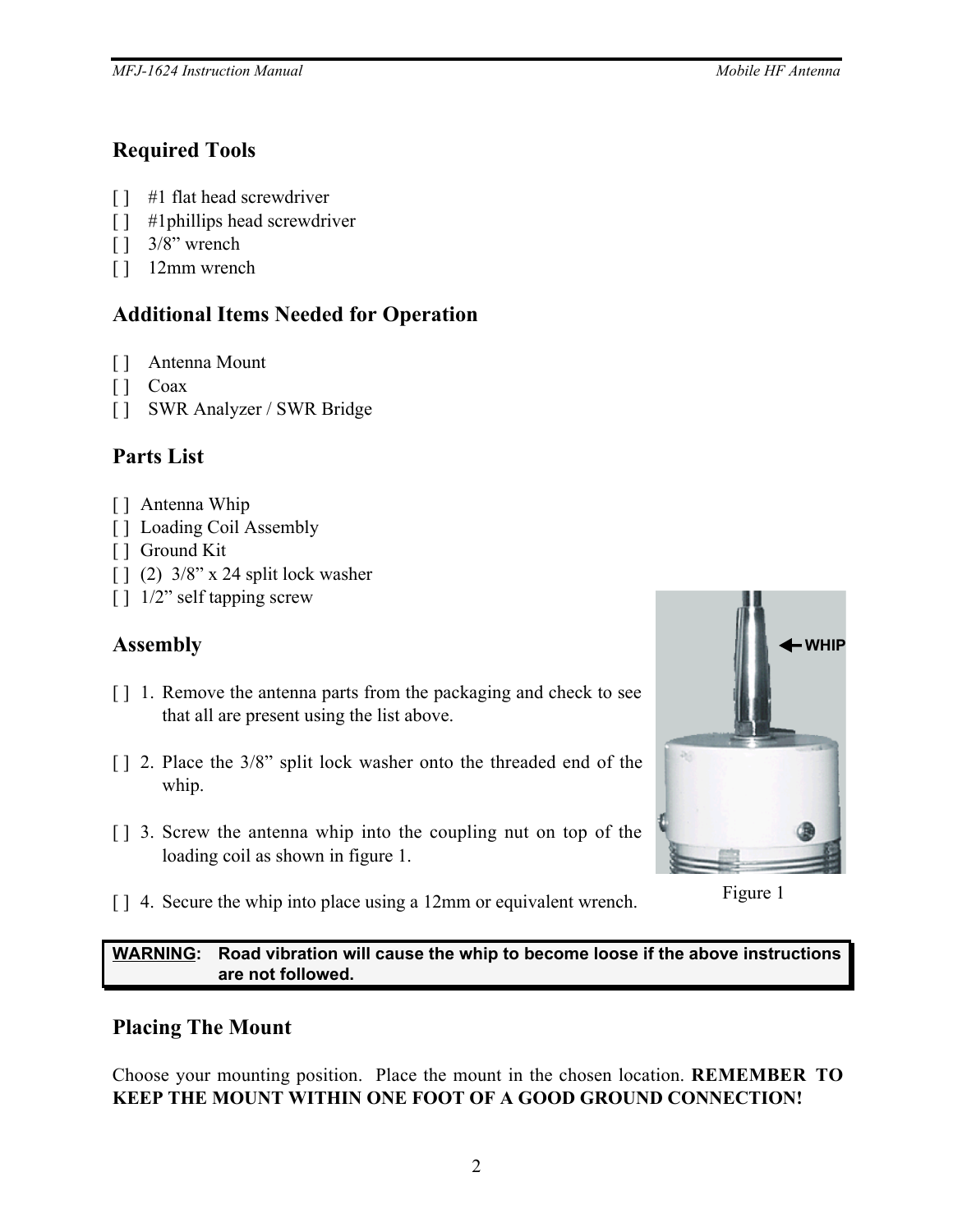## **Grounding**

### **A** *Ground Connection* **is critical for operation of this antenna!**

The ground connection should be made to a point on the vehicle connected directly to the vehicle frame. It is recommended that the wire making the connection be kept to a length not exceeding 1 foot. This will affect the resonance of the antenna. The shield of the coax being used also must be connected to ground.

### **Possible Grounds**

- 1. Grounds were placed during assembly of the vehicle. These are sometimes difficult to find but are very usable.
- 2. Make a connection to the frame of the vehicle or to a metal surface connected to the frame.

The ground harness supplied with the MFJ-1624 was designed for simple installation. Both the coax braid and vehicle ground will be connected to the ground bolt on the antenna.

- $\lceil \cdot \rceil$  1. Attach the soldering lug of the long(1 foot) ground wire to the vehicle in the chosen ground position. Secure the lug to the vehicle using the \_ " self-tapping screw.
- $\lceil \cdot \rceil$  2. Connect the other second ground wire with the larger  $\lceil \cdot \rceil$  solder lug to the mounting bracket by removing the 3/8 coupling nut from the mounting bracket. **Take a close look at the assembly of the parts before you begin.** This may be different with some mounts.
- [ ] 3. Place the solder lug so that it is directly in contact with the coax ground depending on the mount being used. The following list gives helpful information when connecting the MFJ-1624 Antenna to MFJ mounts.

**MFJ-338T:** Remove the coupling nut and hardware from the mount. Reassemble the hardware with the solder lug between the bushing containing the coax and the 11/4" Flat bar.

**MFJ-342, 342, 344:** Remove the coupling nut and hardware from the mount. Place the solder lug between the SO-239 connector and the Bracket.

**MFJ-347:** Remove the coupling nut and hardware from the mount. Place the lug between the plastic bushing and the bracket surface.

#### **WARNING: Check to see that the center conductor of the coax is insulated from the coax braid/ground.**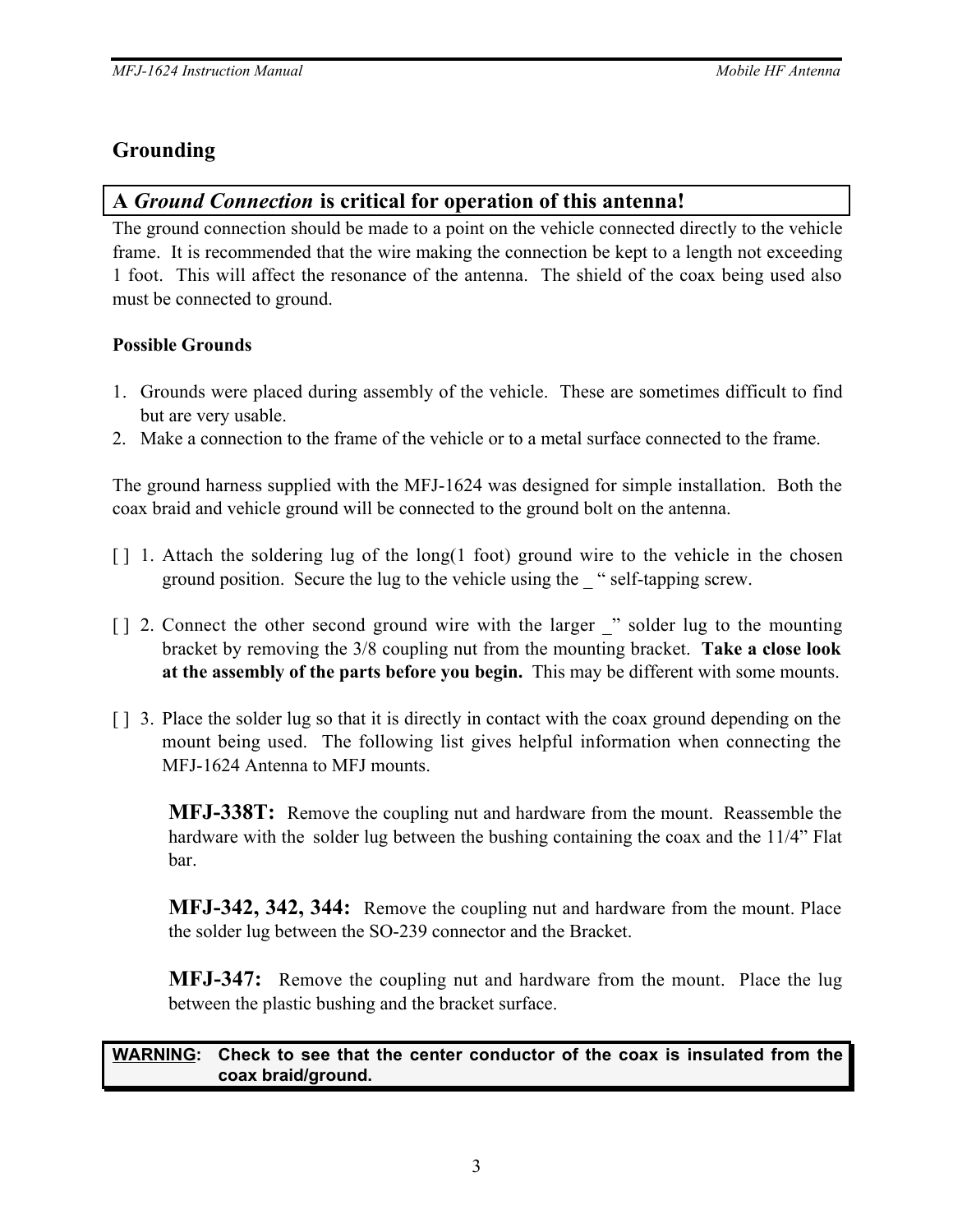- [] 4. Re-assemble the mount and tighten all hardware firmly.
- **Note:** The ground wire to the vehicle was pre-assembled to be one foot in length. If required this length can be changed. **Remember a short ground is better.**

#### **WARNING: The hardware connections on the antenna and mount should be checked periodically to be sure they are firmly secure. Road vibration could cause the antenna to become loose and result in damage.**

#### **Mounting the MFJ-1624**

[] 1. Install the antenna mount in the chosen location. (Close to the Ground Point)

#### **CAUTION: Be sure the mount is firmly secured to the vehicle.**

- [ ] 2. Place the supplied  $3/8$ " lock washer onto the  $3/8 \times 24$ " bolt on the loading coil assembly.
- [ ] 3 Remove the wing nut, lock, and one flat washer from the ground bolt shown in figure 2.
- [ ] 4 Place the solder lug located on the ground wire harness onto the bolt. Replace the flat, lock, and wing nut to secure the ground in place.

### **Tuning**

- **Note:** The matching network of the MFJ-1624 was designed to be adjustable to allow a usable SWR to be obtained. This will be the first step in tuning the antenna. 40 and 30 meters are affected the most by the matching network. A point should be determined where both of these bands is usable.
- [ ] 1. Extend the whip to full length.
- [ ] 2. Begin by placing the MHz TAP on turn 27 of the coil. Place the SWR TAP approximately on turn 30 of the coil. Check the resonant point This point will more than likely be a dip on the SWR meter but unusable. It should be at or just below 7 MHz. Figure 3 shows the numbered turns.
- [ ] 3 If a usable SWR is not found, adjustment of the matching network is needed. This is adjusted by moving the SWR tap on the base of the antenna. Turns 29-32 should be used to adjust this. Move the SWR tap in small increments to find







Figure 2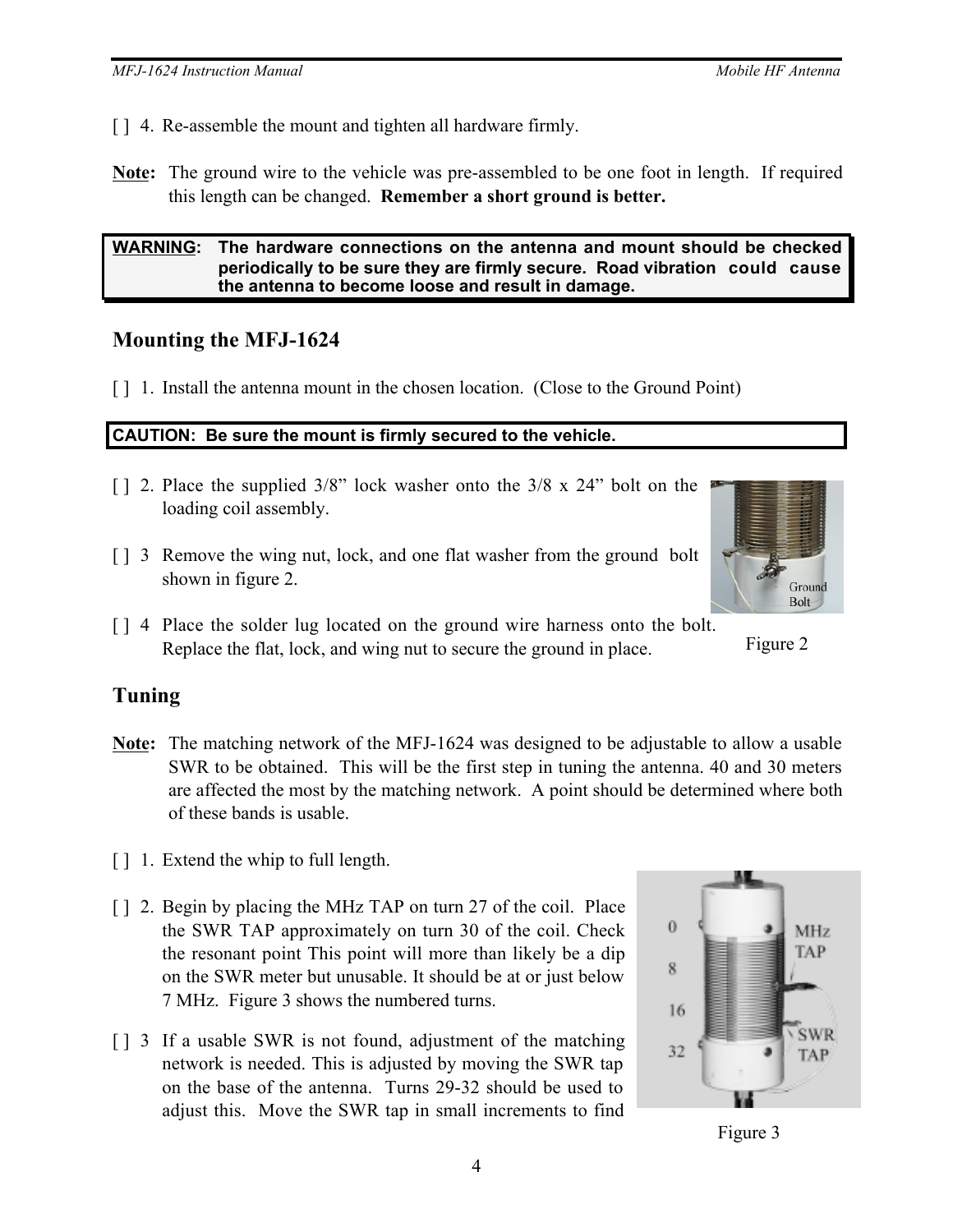the correct point.

- **Note:** A permanent marker may be used to mark desired resonant points on the coil for easy adjustment.
- [ ] 4. When a usable SWR is found secure the clip in place. Slight adjustment of the SWR tap may be needed for some bands.
- **Note:** If a usable SWR cannot be obtained the Ground may not be satisfactory or to long. Another ground or antenna location may be necessary.
- [ ] 5. Resonance on the higher HF bands is found by moving the MHz tap up the coil(more turns shorted). The approximate MHz Tap position for each band is given in table 1. Refer to figure 3 for the coil number.

| Band     | Coil |
|----------|------|
| (Meters) | Turn |
| 6        | 0    |
| 10       | 4    |
| 12       | 7    |
| 15       | 9    |
| 17       | 10   |
| 20       | 12   |
| 30       | 16   |
| 40       | 27   |
| Table 1  |      |

[ ] 6. Resonance on 6 meters is reached by shortening the whip to approximately 40 inches and placing the tap on turn 0 of the coil. Slight adjustment of the whip may be needed.

#### **STRAY RF**

One common problem with mobile HF operation is stray RF in the electronics system. This can be dangerous as well as damaging to the vehicle. The following section describes how to detect and eliminate stray RF **BEFORE HIGHWAY OPERATION BEGNS!.**

#### **WARNING: Never operate mobile HF with stray RF present in the electronics of a vehicle.**

- 1. Park the vehicle in a location clear of power lines and trees.
- 2. Tune the antenna according to the section above.